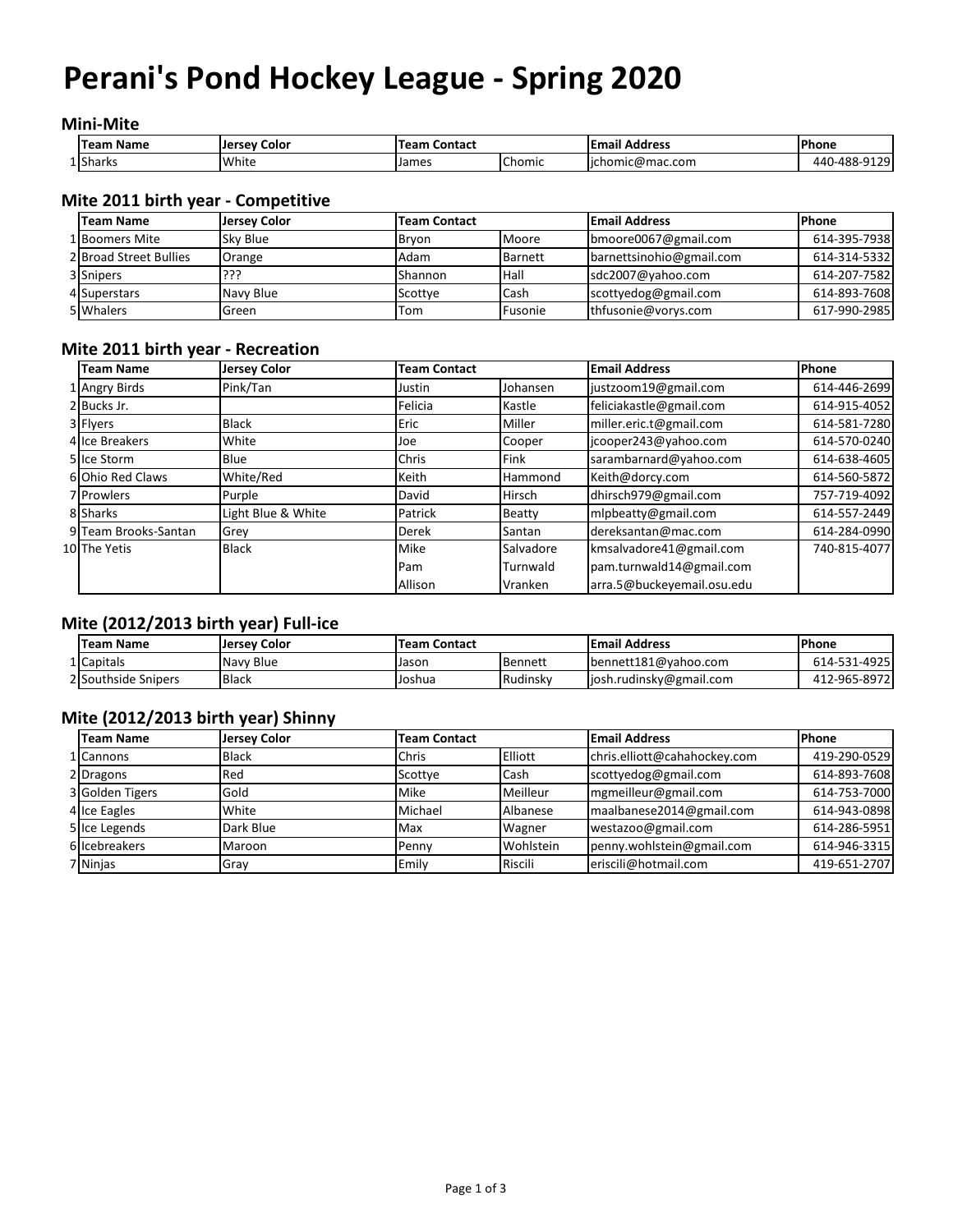# **Perani's Pond Hockey League - Spring 2020**

## **Squirt - Recreational**

| <b>Team Name</b>     | <b>Jersey Color</b>     | <b>Team Contact</b> |              | <b>Email Address</b>     | Phone        |
|----------------------|-------------------------|---------------------|--------------|--------------------------|--------------|
| 1 Bucks              |                         | Felicia             | Kastle       | feliciakastle@gmail.com  | 614-915-4052 |
| 2 Chaos              | Orange                  | Drew                | White        | drewwhite6@gmail.com     | 740-590-9071 |
| 3 Columbus Ice Kings | Gray                    | Mike                | Monroe       | morrone13@hotmail.com    | 740-816-8934 |
| 4 District 5         | Orange                  | Jim                 | Cachat       | james.cachat@gmail.com   | 513-702-3788 |
| 5 Golden Bears SQR   | <b>Black</b>            | Jennifer            | Saad         | jensaad74@yahoo.com      | 614-306-3120 |
| 6 Hornets            | Yellow                  | Paul                | Riso         | paul@paulrisko.com       | 937-232-4821 |
| 7 Icebergs           | Light Blue              | Robert              | <b>Meigs</b> | rj_meigs@yahoo.com       | 614-571-6952 |
| 8 Kings              | Gray                    | Tom                 | Stephenitch  | tstephenitch@yahoo.com   | 614-570-8252 |
| 9 Nomads             | Red & Grey Camoflauge   | Dennis              | Dahlberg     | dennisdahlberg@yahoo.com | 937-408-4804 |
| 10 Springfield Yetis | White/with Blue and Red | Megan               | Tarvin       | tarvinmj@gmail.com       | 937-215-7608 |
| 11 The Stick Figures | Royal Blue              | Craig               | Figlestahler | christi fig@yahoo.com    | 760-855-7074 |

#### **Squirt - Competitive**

| <b>Team Name</b>     | Jersey Color  | Team Contact |          | <b>Email Address</b>     | <b>Phone</b> |
|----------------------|---------------|--------------|----------|--------------------------|--------------|
| 1 Easton Ice Dragons | Black/White   | Kristi       | Entinger | kristientinger@gmail.com | 440-785-6733 |
| 2 TBD                | White or Blue | Curtis       | Reed     | curtisjreed@gmail.com    | 402-281-5600 |

#### **Pee Wee - Recreational**

| <b>Team Name</b>      | <b>Jersey Color</b>   | <b>Team Contact</b> |            | <b>Email Address</b>     | <b>Phone</b> |
|-----------------------|-----------------------|---------------------|------------|--------------------------|--------------|
| 1 Arctic Storm        | Purple/Blue           | <b>Brandon</b>      | Lorenz     | blorenz@gmail.com        | 859-801-5522 |
| 2 Blue Jackets        | White                 | Steve               | Gavazzi    | gavazzi.1@osu.edu        | 614-565-9187 |
| 3 Boomers PWR         | Sky Blue              | Bryon               | Moore      | bmoore0067@gmail.com     | 614-395-7938 |
| 4 Cyclones            | White                 | Michael             | Chakerian  | chakerian.1@osu.edu      | 614-657-9596 |
| 5 Deke Squad          | <b>Black</b>          | James               | Kline      | jamesfkline@gmail.com    | 304-615-6651 |
| 6 Demogorgans         | White                 | Chris               | Watts      | cwatts92871@yahoo.com    | 614-266-0945 |
| 7 Golden Bears PWR    | <b>Black</b>          | <b>Kim</b>          | Lynch      | kimberlykoop@yahoo.com   | 614-800-2189 |
| <b>8 Ice Gators</b>   | Green                 | David               | Dargatz    | ddargatz@insight.rr.com  | 614-323-8145 |
| 9 Ice Grinders        | Blue                  | Chris               | Moran      | ci moran@yahoo.com       | 248-705-5420 |
| 10 Ice Pirates        | Blue                  | Robert              | Card       | card451@hotmail.com      | 614-777-5737 |
| 11llce Warriors       | Red                   | Seth                | Livingston | sliving4@columbus.rr.com | 614-203-1915 |
| 12 Sharknados         | <b>Black and teal</b> | Tim                 | Goetz      | tgoetz75@hotmail.com     | 614-323-9952 |
| 13 Springfield Sabres | White                 | Paul                | Slater     | slater14@woh.rr.com      | 937-206-1524 |
| 14 WildCats           | Orange                | Ryan                | McConaha   | rmcconaha@gmail.com      | 614-570-4226 |

#### **Pee Wee - Competitive**

| <b>Team Name</b>      | Jersey Color        | <b>Team Contact</b> |              | <b>Email Address</b>    | <b>IPhone</b> |
|-----------------------|---------------------|---------------------|--------------|-------------------------|---------------|
| 1 Arctic Army         | Dark                | Kellev              | Walton       | kelleykwalton@gmail.com | 614-499-2864  |
| 2 Ice Dragons         | Black / red / white | Scott               | Bithell      | sbithell90@yahoo.com    | 614-563-0824  |
| 3 Shut Your Five Hole | Orange              | Adam /Gennel        | Barnett/Hall | Iraccanimal@hotmail.com | 740-272-2720  |
| 4 Warriors            | Red                 | Matt                | Kovich       | thekovichs@yahoo.com    | 937-750-4698  |